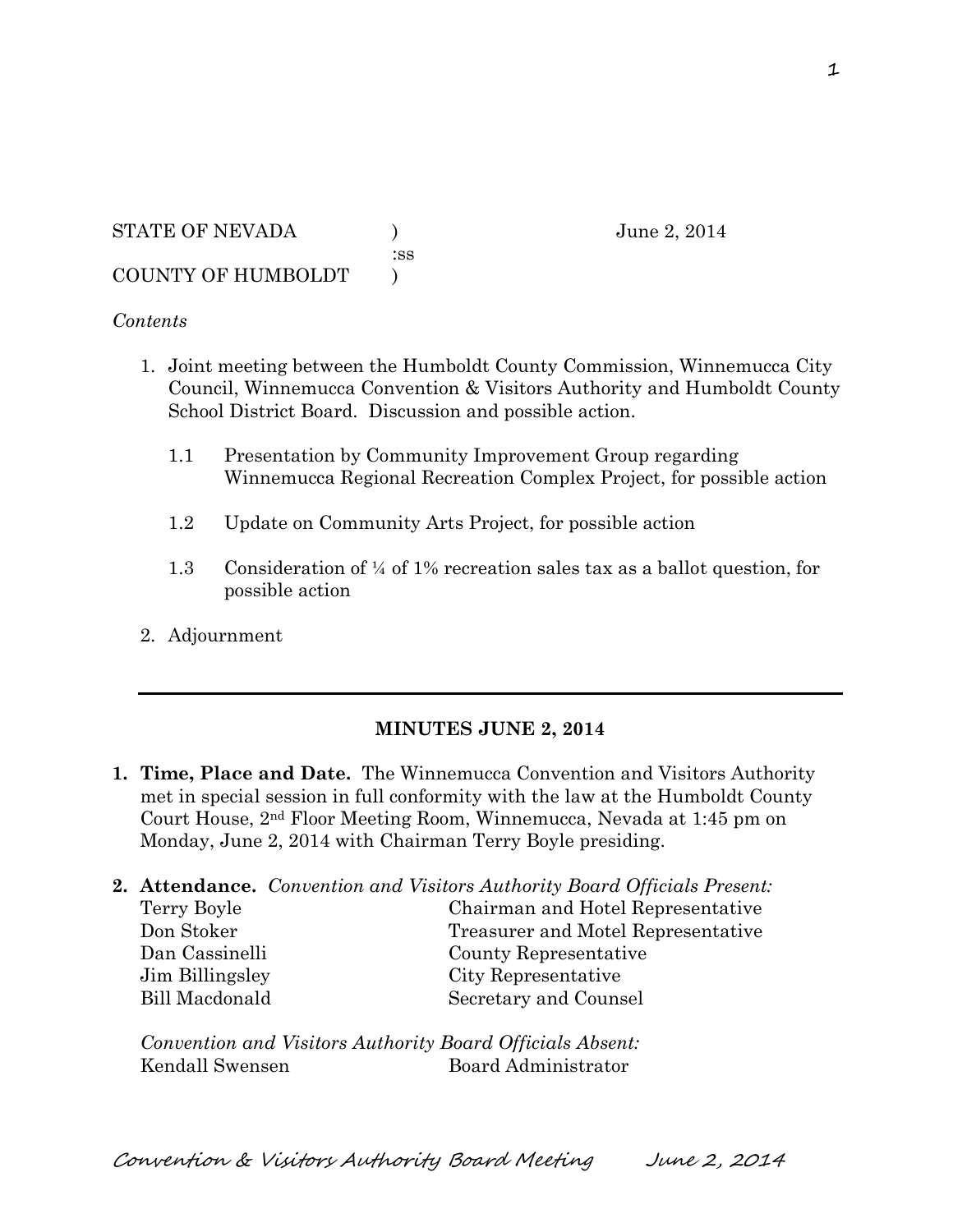*Staff Members Present:* Kim Petersen Director

Shelly Noble **Administrative Clerk** 

#### **3. Joint meeting between the Humboldt County Commission, Winnemucca City Council, Winnemucca Convention & Visitors Authority and Humboldt County School District Board.**

# **3.1 Presentation by Community Improvement Group regarding**

**Winnemucca Regional Recreation Complex Project, for possible action** Rusty Bahr and Ray Parks came before these boards to give an update on their committee's activities since November when they requested, and were granted, funds to proceed with a community assessment, conduct community forums, surveys and a feasibility study on the community's recreational and educational needs. Those present today received a report, prepared by the committee, which outlines the results of these assessments and the plan on how this group would like to proceed. The assessments showed overwhelming support for additional recreational facilities for individuals of all ages and the realization of a future Boys and Girls Club. It broke down the project into phases.

Phase 1 – Land Acqusition & Development. This would include the infrastructure to support future development and the construction of soccer/multi-use athletic field space. A 42 acre parcel adjacent to Lowry High School has been identified as the location they wish to pursue and has been approved by the Winnemucca City Council.

Phase 2 – Community Recreation Center. This would include a walking track, fitness center, multi-purpose room with kitchen. This is the space that would be utilized by the Boys and Girls Club in Phase 3.

Phase 3 – Boys and Girls Club. The development of the Boys and Girls Club, in partnership with Lowry High School, would provide a safety net for local young people and provide many educational and recreational opportunities, including a STEM Center, game room, fine arts center.

Phase 4 – Outdoor Sport & Recreation Complex, Indoor/Outdoor Aquatic Center. An outdoor sports complex and competition pool added to the amenities above would complete the project and be a wonderful addition for the entire community.

The entire facility would be operated by the City of Winnemucca. The Community Improvement Group would act as an advisory board. Funding would come from program fees, memberships and (hopefully) the 1/4 of 1% sales tax increase that this committee is proposing, which would secure long-term sustainability of the complex.

Funding – Phase 1 would be funded by local governmental entities so would be governed by prevailing wage statutes. It is hoped that this phase would be completed by next year. Phase 2 funding would come from a major capital campaign, so would be private funding and not subject to prevailing wage requirements. Members of the committee have spoken with local mines and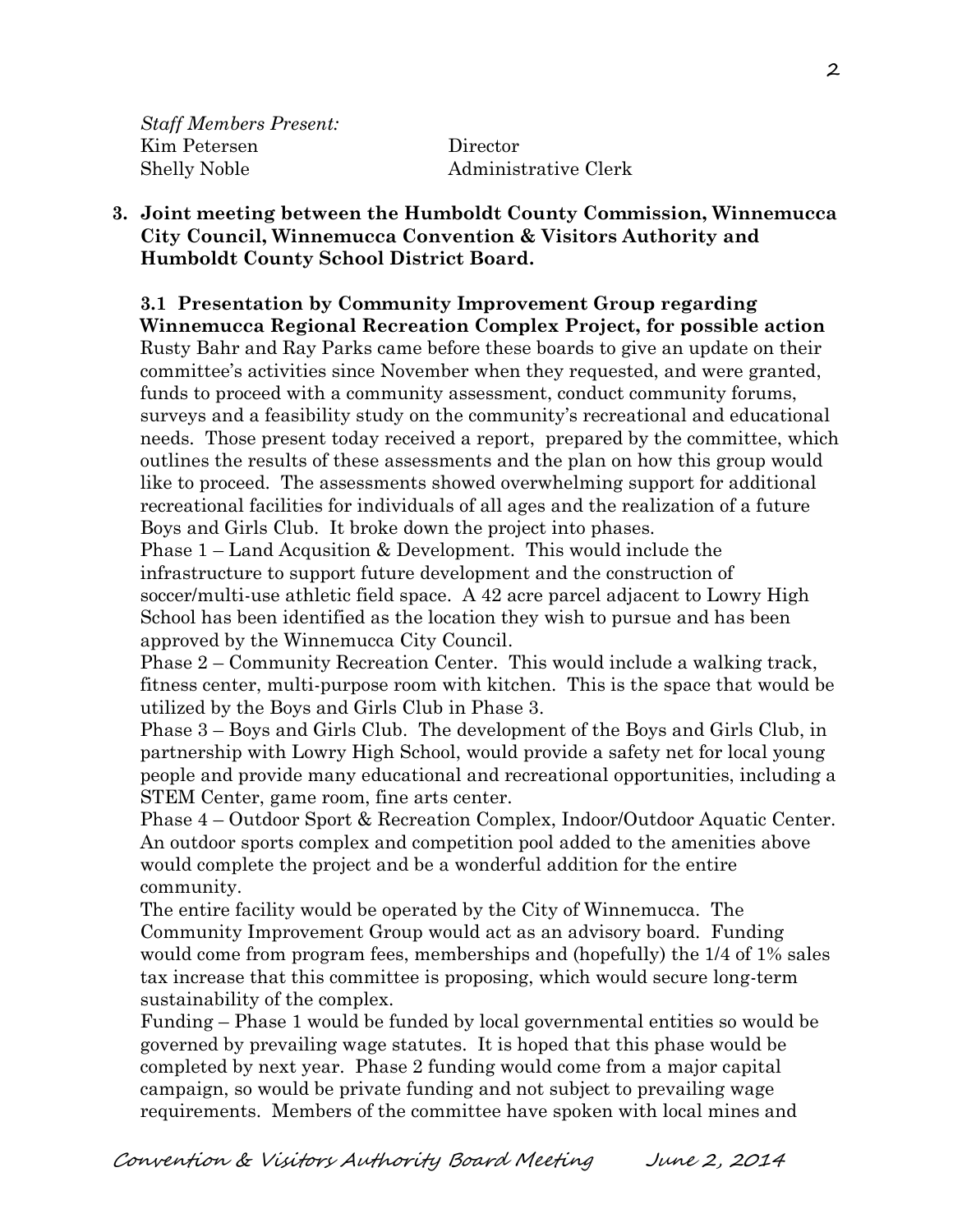foundations that write grants for major projects such as this and they would consider participating once the initial phase is complete.

Due to obligations by the developer of the land that the city has approved for this project, a commitment of funds for Phase 1 by these boards is necessary at this time. Committee members would like to make the following funding request:

| Humboldt County:    | \$1,000,000                         |
|---------------------|-------------------------------------|
| City of Winnemucca: | \$1,620,000                         |
| WCVA:               | \$500,000                           |
| Humb Co Sch Dist:   | \$500,000 (in-kind at a later date) |

Chad Peters has spoken with the NIAA (high school athletic governing board here in Nevada) and they feel that a complex of this type would definitely bring more high school tournaments and competitions to Winnemucca, which has a definite economic impact on community businesses. We have proven we can host these events and people like to come here.

Ray Parks spoke on the advantages this would bring to our area youth and is hoping to keep the momentum going so this project can proceed in a timely manner.

Commissioner French asked for some clarification on the reasoning behind memberships since a tax increase would mean that all community members would be contributing financially. Mr. Bahr stated that Humboldt County is one of the few Nevada counties that does not have this type of recreation sales tax and that in the other communities with a recreation tax, memberships are still a revenue source. Mr. French stated that he was hesitant to commit funds on behalf of Humboldt County when the community hasn't even voted on the sales tax question, which would reflect their support for the project (or not). Mayor Putnam stated that this recreation tax would support ALL recreation, not just this specific project, and reiterated that time is of the essence if this was to get started. This City has already committee \$620,000 for the project and will be meeting to discuss ways of funding the remainder of their portion.

County Administrator Deist (by phone) stated that, according to the county budget, he does not feel that the county has this amount to commit at this time. Superintendent Jensen shared the school district's complete support for this project for many reasons. The district is striving for ways to improve their graduation rate and feel that the Boys and Girls Club, with their proven educational successes, would be a welcome addition to meeting the needs of our students. Also, their facilities (both inside and out) are utilized constantly and so there are community needs that cannot be met in the area of recreation for participants of all ages.

WCVA Board Member, Don Stoker questioned why the selected location would be lost if action was not taken quickly to secure it. Mr. Bahr explained that the developer does not currently own the land and has an option that will expire in October. If funding is approved, he will exercise the option to buy the land and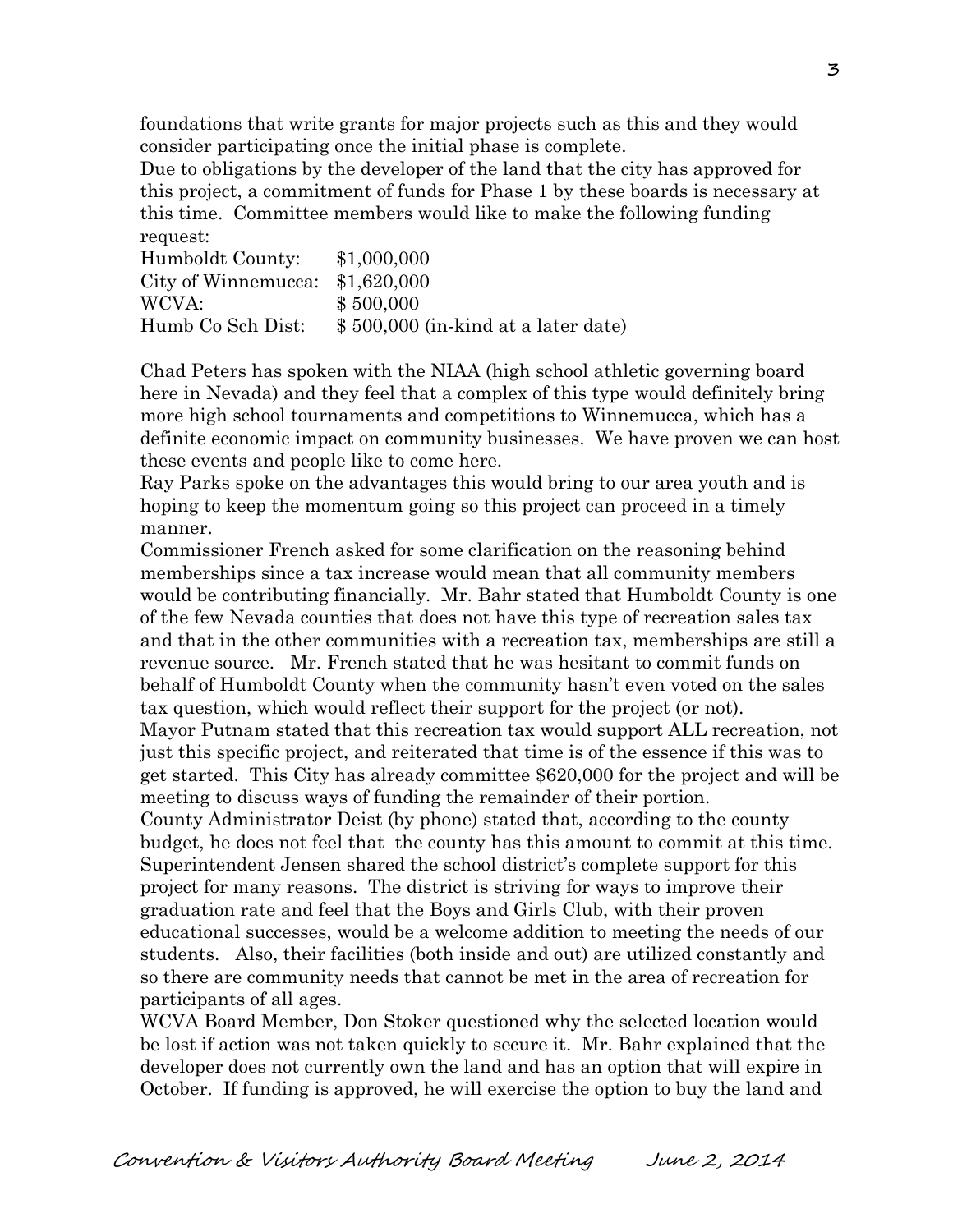donate it for the recreation project. If these boards do not act he will let the option expire.

All boards present reflected that their budgets were pretty tight and some creative thinking would be necessary in order to commit to this funding. Commissioner Cassinelli will have this item placed on the next commission agenda for a vote.

## **3.2 Update on Community Arts Project, for possible action**

Don Smit returned today to give an update on some assessments that he was asked to provide at the last meeting. These included the site impact and a parking assessment/evaluation. There was some discussion on points that were presented previously, including capacity and different venues that would be part of the facility (Visitor Center, art gallery, performance hall, multi-use space, gift shop). The site impact presented, on the lot owned by the WCVA, showed this proposed building's proximity to the existing Convention Center and other local businesses. He evaluated the parking issue again and determined that with parking committed by owners at Winners and Sundance, plus the lot at the Methodist Church and on the street, there would be 334 parking spaces which is in compliance with city code requirements for events that would fill the building to capacity. He did not include any parking behind the East Hall of the Convention Center in his calculations. Mr. Smit stated that he plans to make his presentation to the WCVA Board in the near future.

## **3.3 Consideration of placement of ¼ of 1% recreation sales tax ballot question, for possible action**

This item is under the jurisdiction of the Humboldt County Commissioners. No action taken.

## **4. Regular Business. Next Meeting. The Board confirmed the next regular meeting date of Wednesday, June 18, 4:00 pm.**

#### **5. Adjourn.**

The meeting was adjourned to the next regular meeting, or to the earlier call of the Chairman or to the call of any three (3) members of the Board on three (3) working days notice.

Respectfully submitted,

Shelly Noble